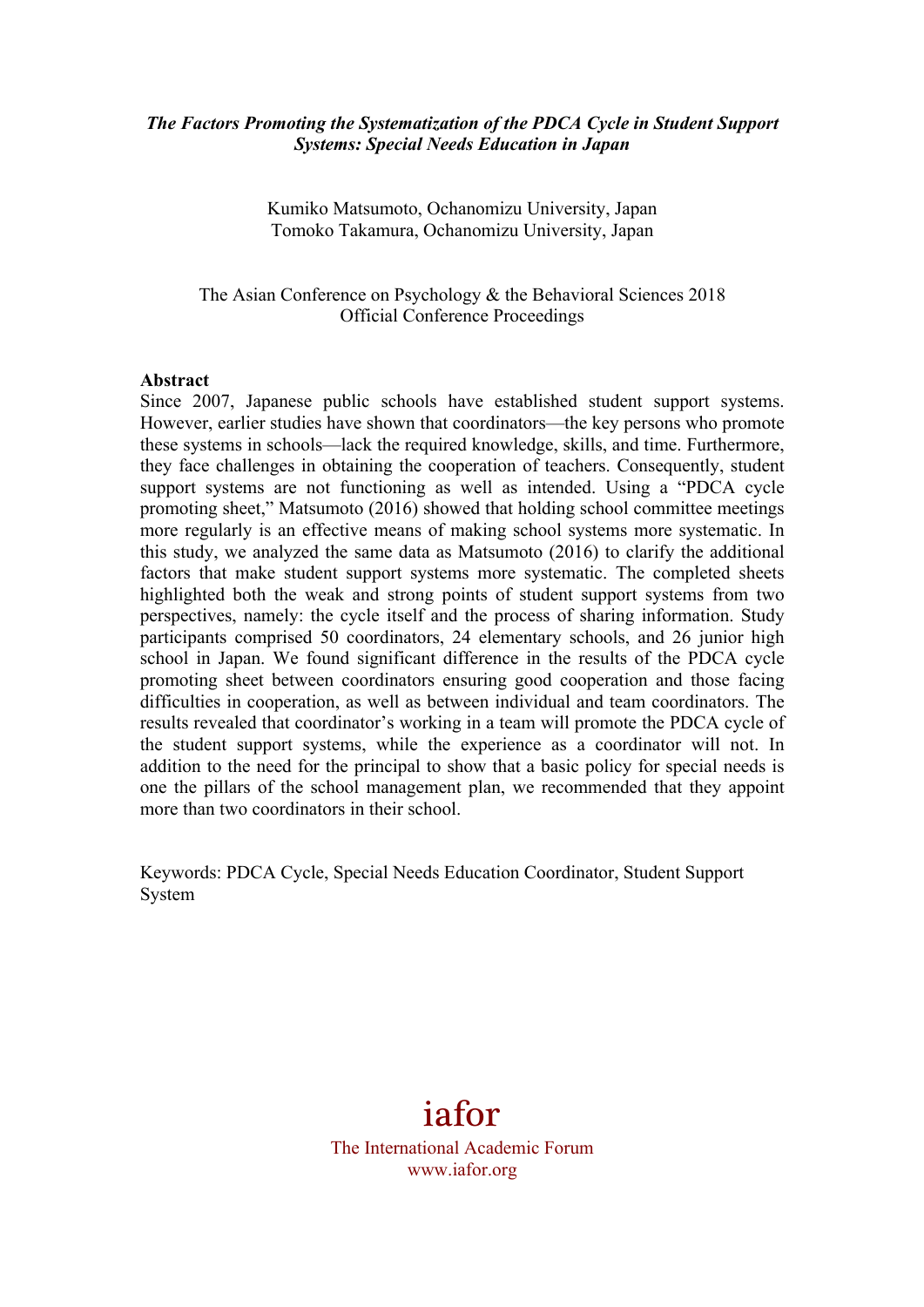#### **Introduction**

In 2007, the Japanese Ministry of Education, Culture, Sports, Science, and Technology issued a notice regarding the need for special needs education in the country's schools. In the decade since, all public schools have established a student support system (Ministry of Education, Culture, Sports, Science and Technology Japan, 2017b) that they now seek to enrich. As the key persons promoting this system in each school, special needs coordinators have six major tasks in addition to their regular daily teaching work. These are: a) running a school committee supporting special education, b) formulating an "Individual Education Support Plan," c) developing an "Individualized Education Plan," d) planning in-school teachers' training, e) enlightening parents about special needs education, and f) cooperating with external experts.

To make up for the coordinator's lack of knowledge and skills, each local government has been holding coordinator training and sending itinerant school consultants to each school. For example, in Suginami-Ward—located in west Tokyo—the educational committee provides a coordinators training course comprised of three levels of training for coordinators according to their experience: one year, two to four years, and more than five years (Tamura, 2012). They also have an itinerant school consultants team composed of a psychologist and retired school principal (Nakamura, 2012). However, previous studies show that coordinators lack the knowledge, skills, and time needed to serve effectively; and that they face challenges in gaining cooperation among teachers (Matsumoto 2012; Miyaki & Kifune 2011). Consequently, student support systems are not functioning as well as intended.

Even if the coordinator works effectively, support for children with special needs might be cut off when a coordinator transfers or retires. As such, the student support system must function systematically, without depending on the ability of the individual coordinator. Accordingly, the leadership of the school principals is most necessary. They must provide a basic policy for special needs education as one of the pillars of the school management plan (school management policies) (Ministry of Education, Culture, Sports, Science and Technology Japan, 2017a) to actualize a whole school approach to the student support system.

In 96% of public schools in Japan, school management is based on the Plan-Do-Check-Act (PDCA) cycle (Ministry of Education, Culture, Sports, Science and Technology Japan, 2016). The PDCA cycle is a method intended to continuously improve an organization. It teaches entities to plan an action according to the research, implement it, check the results compared to the plan, and act on what has been learned. Matsumoto (2016) made a tool to aid coordinator's in improving the PDCA cycle of the student support system: a PDCA cycle promoting sheet (Figure 1).

The PDCA cycle promoting sheet comprises six questions on a coordinator's major tasks. Each question has five parts, one for each stage of the PDCA cycle: Research, Plan, Do, Check, and Act. The coordinators complete this sheet by scoring the person working on a task or with whom they are sharing information. For example: not working: 0 point (undone); the person in charge alone: 1 point; the person in charge plus other teachers: 2 points (individual level); a small group: 3 points; and the whole school: 4 points (system level). The completed PDCA Cycle Promoting Sheet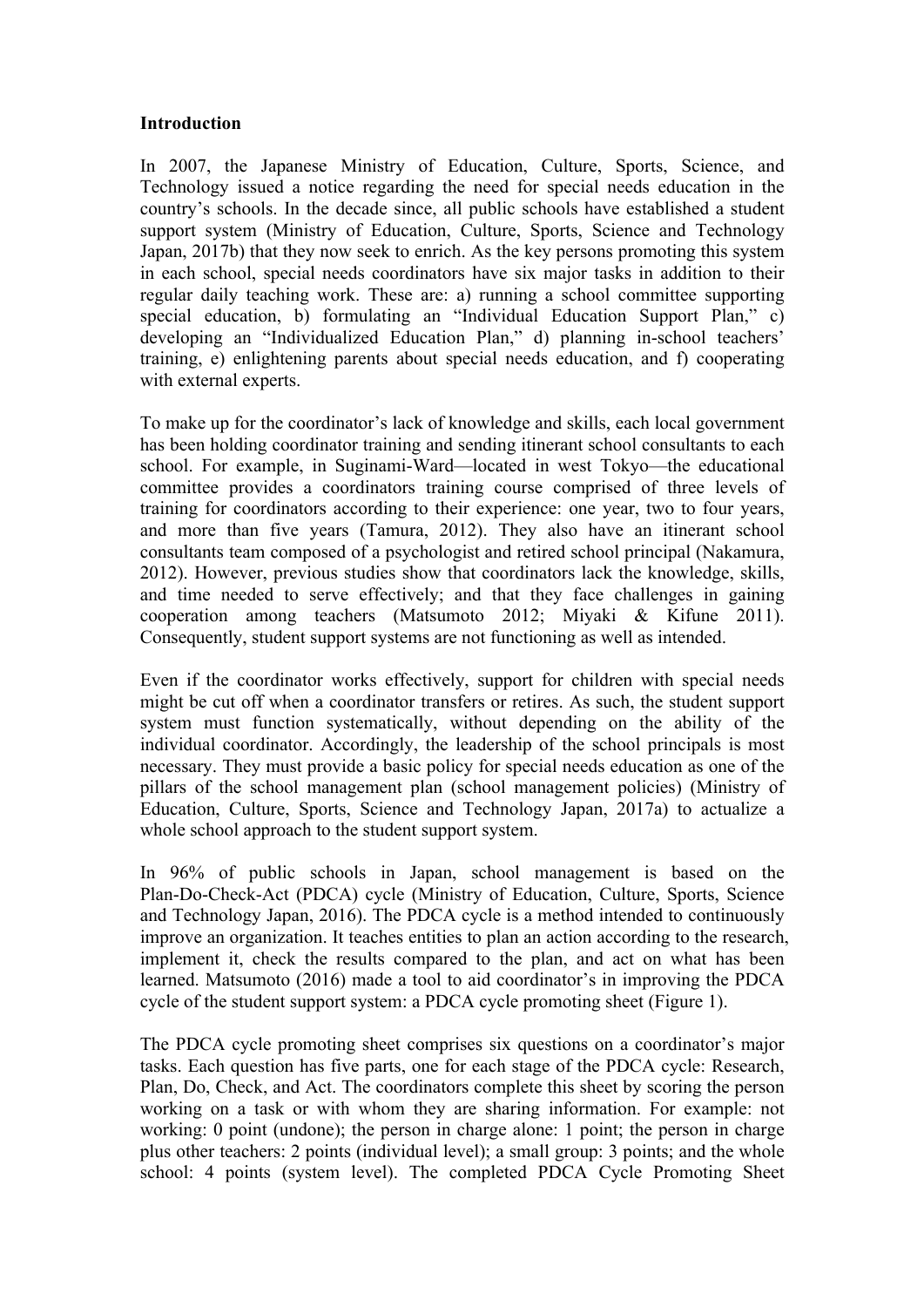highlights both the weak and strong points of student support systems from two perspectives, namely the cycle itself and the process of sharing information.

Using this PDCA cycle promoting sheet in their survey, Matsumoto (2016) concluded that holding a school committee regularly will enable student support systems to become more systematic. Tanaka and Okuzumi (2014) also reported that the regularization of the school committee deepens the teacher's understanding of special support education. However, there are no other studies evidencing what can promote the systematic management of the student support systems. In this study, we analyze the same data as Matsumoto (2016) to clarify additional factors that make student support systems more systematic.

### **Method**

While this study used the same data as Matsumoto (2016), its analysis focused on different parts of the data. More specifically, in this study we analyzed the relationship between the results of the PDCA cycle promoting sheet and the coordinator's careers and their working environment.

**Participants.** The participants in this study comprised 50 coordinators, 24 elementary schools, and 26 junior high schools in Japan.

**Materials.** The PDCA Cycle Promoting Sheet (Matsumoto, 2016), shown in Figure 1, and a questionnaire on the profiles of the coordinators and the schools where they work.



Figure 1 Picture of the PDCA Cycle Promoting Sheet (Matsumoto, 2016)

**Procedure.** We sent a request letters that mentioned the URL and password to download the excel files of the questionnaire to both elementary and junior high schools by post. We collected the excel files from schools online by means of dropbox or by email. We asked the coordinators of each school to complete the questionnaire and to answer the "PDCA cycle promoting sheet (Matsumoto, 2016)".

**Analyze.** Excel Statistics ver.2.14 (BellCurve, JAPAN) was used to perform all the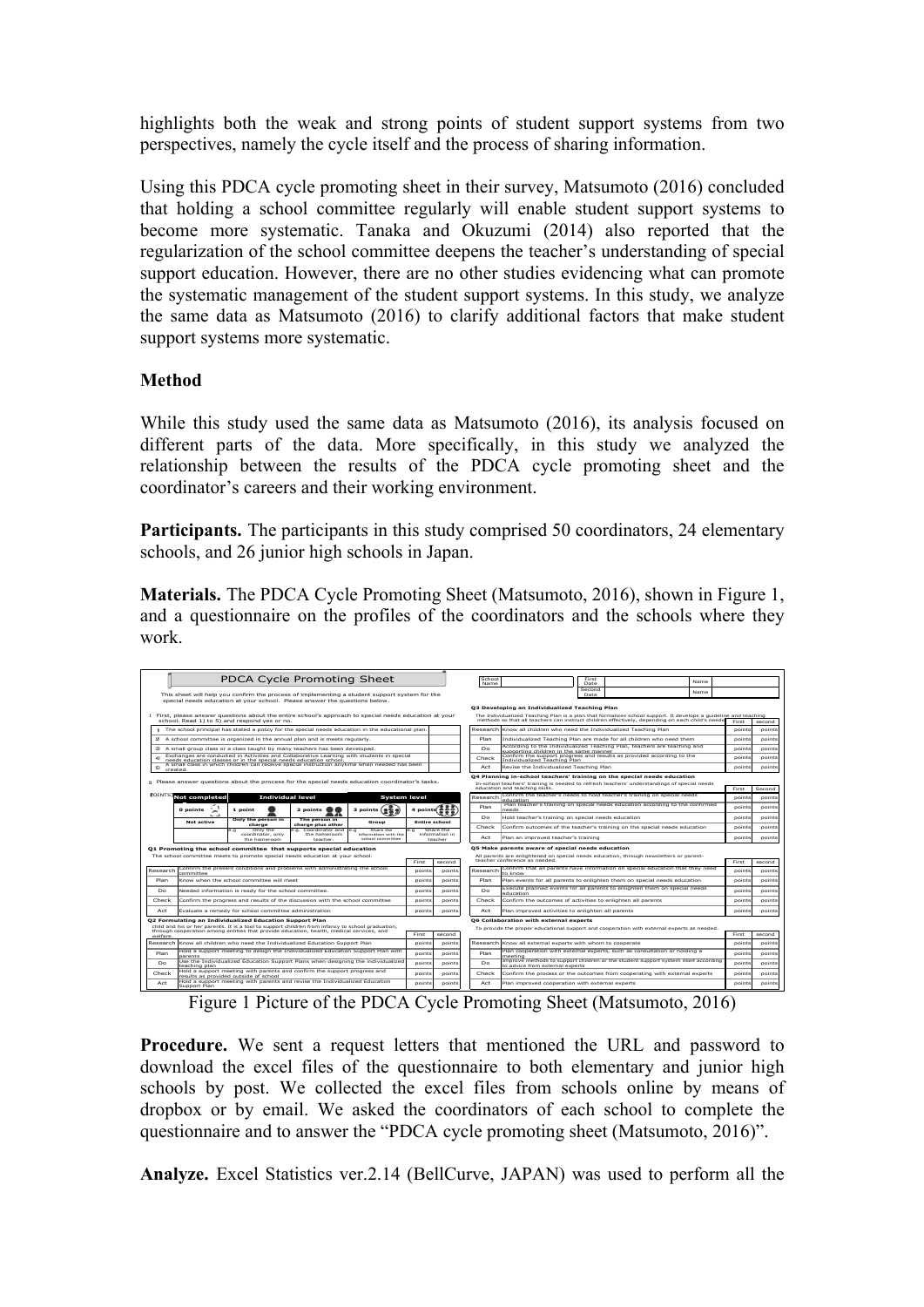statistical analyses. A *t-*test was performed to analyze all data.

# **Results**

#### **Profiles of the participants.**

Participant profiles are shown in Table 1. Answers were obtained from all areas in Japan. Half of the schools in which the respondents work have between 200–500 children. Approximately 60% of the elementary schools hold school committees once or twice a month. Approximately 60% of participants were over the age of 50, while 74% had more than 20 years of experience as a teacher.

|                                       | racio 1. The projues of the participants and their senoons<br><b>Elementary School</b> |          |                         | Junior high |                  | Total    |  |  |  |  |
|---------------------------------------|----------------------------------------------------------------------------------------|----------|-------------------------|-------------|------------------|----------|--|--|--|--|
|                                       | $(N=24)$                                                                               |          |                         | school      |                  | $(N=50)$ |  |  |  |  |
|                                       |                                                                                        |          | $(N=26)$                |             |                  |          |  |  |  |  |
| <b>School information</b>             |                                                                                        |          |                         |             |                  |          |  |  |  |  |
| District                              |                                                                                        |          |                         |             |                  |          |  |  |  |  |
| Hokkaido/Toho                         | 6                                                                                      | (25%)    | $\mathbf{1}$            | (4%)        | 7                | (14%)    |  |  |  |  |
| ku                                    |                                                                                        |          |                         |             |                  |          |  |  |  |  |
| Kanto                                 | 7                                                                                      | $(30\%)$ | 6                       | (23%)       | 13               | (26%)    |  |  |  |  |
| Chubu                                 | $\overline{4}$                                                                         | (18%)    | $\overline{\mathbf{3}}$ | (12%)       | $\boldsymbol{7}$ | (14%)    |  |  |  |  |
| Kinki                                 | $\overline{2}$                                                                         | (8%)     | $\mathbf{1}$            | (4%)        | $\overline{3}$   | (6%)     |  |  |  |  |
| Chugoku                               | $\mathbf{1}$                                                                           | (4%)     | 6                       | (23%)       | $\boldsymbol{7}$ | (14%)    |  |  |  |  |
| Shikoku                               | $\overline{c}$                                                                         | (8%)     | $\overline{4}$          | (15%)       | 6                | (12%)    |  |  |  |  |
| Kyusyu/Okinaw                         | $\overline{2}$                                                                         | (8%)     | 5                       | (19%)       | 7                | (14%)    |  |  |  |  |
| a                                     |                                                                                        |          |                         |             |                  |          |  |  |  |  |
| Number of children                    |                                                                                        |          |                         |             |                  |          |  |  |  |  |
| Less than 200                         | 5                                                                                      | (21%)    | 6                       | (23%)       | 11               | (22%)    |  |  |  |  |
| Within 200-500                        | 8                                                                                      | (33%)    | 13                      | (50%)       | 21               | (46%)    |  |  |  |  |
| Over 500                              | 11                                                                                     | (46%)    | $\overline{7}$          | (27%)       | 18               | (36%)    |  |  |  |  |
| Frequency of holding school committee |                                                                                        |          |                         |             |                  |          |  |  |  |  |
| Once a week                           | $\boldsymbol{0}$                                                                       | $(0\%)$  | 5                       | (19%)       | 5                | $(10\%)$ |  |  |  |  |
| Twice a month                         | $\mathbf{1}$                                                                           | (4%)     | $\boldsymbol{0}$        | $(0\%)$     | $\mathbf{1}$     | (2%)     |  |  |  |  |
| Once a month                          | 14                                                                                     | (58%)    | 5                       | (19%)       | 19               | (38%)    |  |  |  |  |
| Once a semester                       | 6                                                                                      | (25%)    | 12                      | (46%)       | 18               | (36%)    |  |  |  |  |
| Only when                             | 3                                                                                      | (13%)    | $\overline{4}$          | (16%)       | 7                | (14%)    |  |  |  |  |
| necessary                             |                                                                                        |          |                         |             |                  |          |  |  |  |  |
|                                       |                                                                                        |          |                         |             |                  |          |  |  |  |  |
| Profile of the participants           |                                                                                        |          |                         |             |                  |          |  |  |  |  |
| Age                                   |                                                                                        |          |                         |             |                  |          |  |  |  |  |
| Twenties                              | $\overline{2}$                                                                         | (8%)     | 2                       | (8%)        | 4                | (8%)     |  |  |  |  |
| Thirties                              | $\mathbf{1}$                                                                           | (4%)     | $\overline{3}$          | $(11\%)$    | 4                | (8%)     |  |  |  |  |
| Forties                               | 5                                                                                      | (21%)    | $\overline{7}$          | (27%)       | 12               | (24%)    |  |  |  |  |
| Fifties                               | 16                                                                                     | (67%)    | 14                      | (54%)       | 30               | $(60\%)$ |  |  |  |  |
| Teacher experience                    |                                                                                        |          |                         |             |                  |          |  |  |  |  |
| Under 10 years                        | 4                                                                                      | (16%)    | 5                       | (18%)       | 9                | (18%)    |  |  |  |  |
| $10-19$ years                         | 3                                                                                      | (13%)    | $\mathbf{1}$            | (4%)        | 4                | (8%)     |  |  |  |  |
| $20-29$ years                         | 11                                                                                     | (46%)    | 10                      | (38%)       | 21               | (42%)    |  |  |  |  |
| Over 30 years                         | 6                                                                                      | (25%)    | 10                      | (38%)       | 16               | (32%)    |  |  |  |  |

Table 1: *The profiles of the participants and their Schools*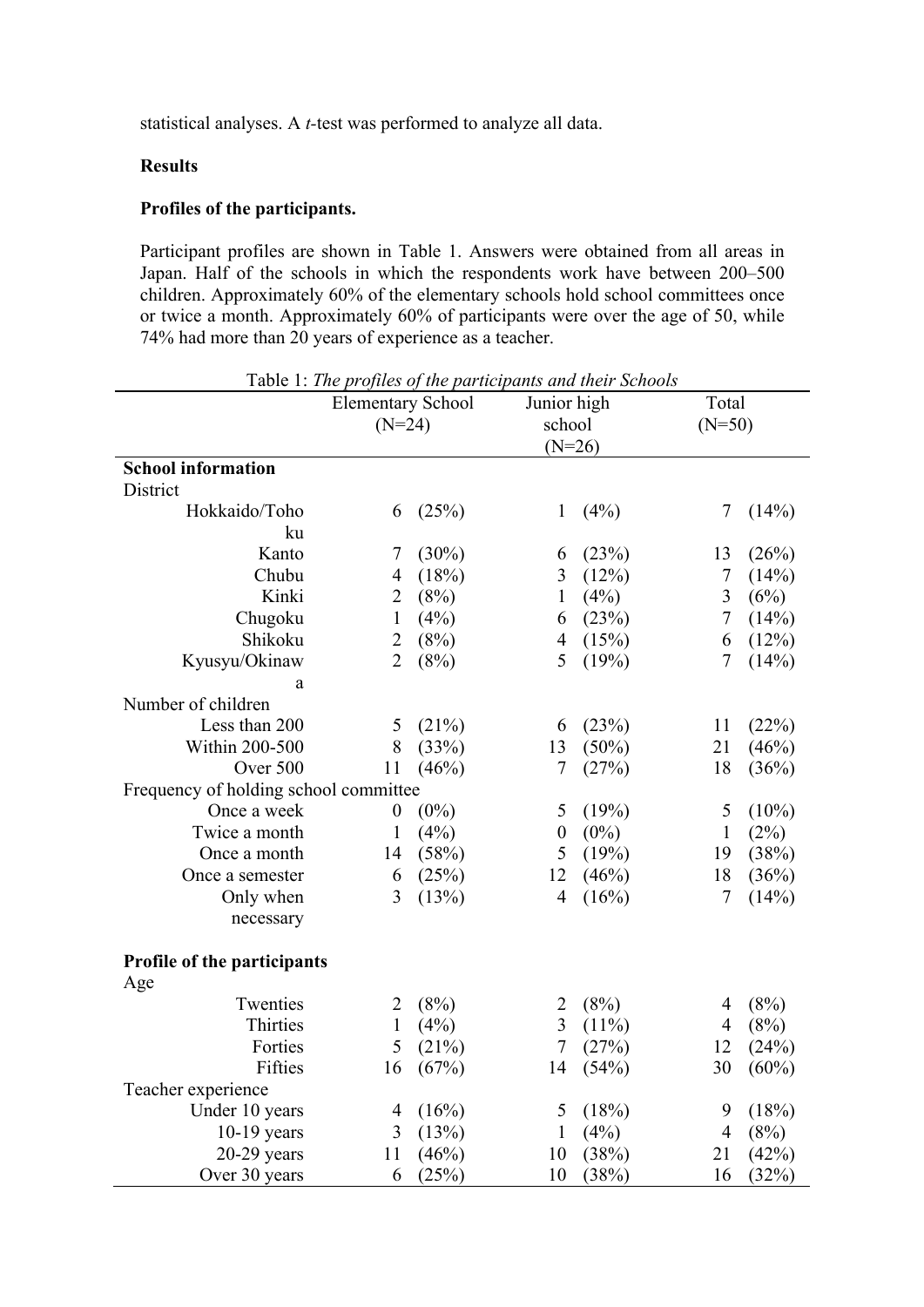### **Impact of the coordinator's conditions on their difficulty in cooperation with other teachers.**

The difference between the two groups, namely those having (1) difficulty in cooperation or (2) good cooperation with other teachers, is illustrated in Table 2. According to the *t-*test, there are no significant difference between group (1) and (2) in all three questions regarding respondent careers and their working environment: the experience as both coordinators  $(t(48)=0.51, n.s.)$  and teachers  $(t(48)=0.04, n.s.)$ , the number of coordinators in one school  $(t(48)=0.26, n.s.).$ 

|                                       | (1) Difficuly in cooperation $(2)$ Good cooperation<br>$(N=17)$ |      | $(N=32)$ |      | T-value     |
|---------------------------------------|-----------------------------------------------------------------|------|----------|------|-------------|
|                                       | Average                                                         | SD.  | Average  | SD   |             |
| Experience as a coordinator           | 4.06                                                            | 0.66 | 3.64     | 0.49 | $0.51$ n.s. |
| Experience as a teacher               | 23.65                                                           | 1.85 | 23.52    | 2.05 | $0.04$ n.s. |
| Number of the coordinators per school | 1.64                                                            | 0.15 | 1 71     | 0.22 | $0.26$ n.s. |

#### **Effect of the coordinator's having difficulty in cooperation with other teachers on the PDCA cycle.**

Figure 2 shows the difference in the PDCA cycle between coordinators working in groups having (1) difficulty in cooperation and (2) good cooperation. According to the *t*-test, the mean value of coordinators ensuring good cooperation is higher than that of those facing difficulties in cooperation. The difference are shown in Research (t(48)=2.40, p<.05), Do (t(48)=2.16, p<.05) and Check (t(48)=2.22, p<.05) stages alone.



Figure 2 The difference in mean values according to the existence of difficulties in cooperation of coordinators

※ The gray pentagon depicts the individual level.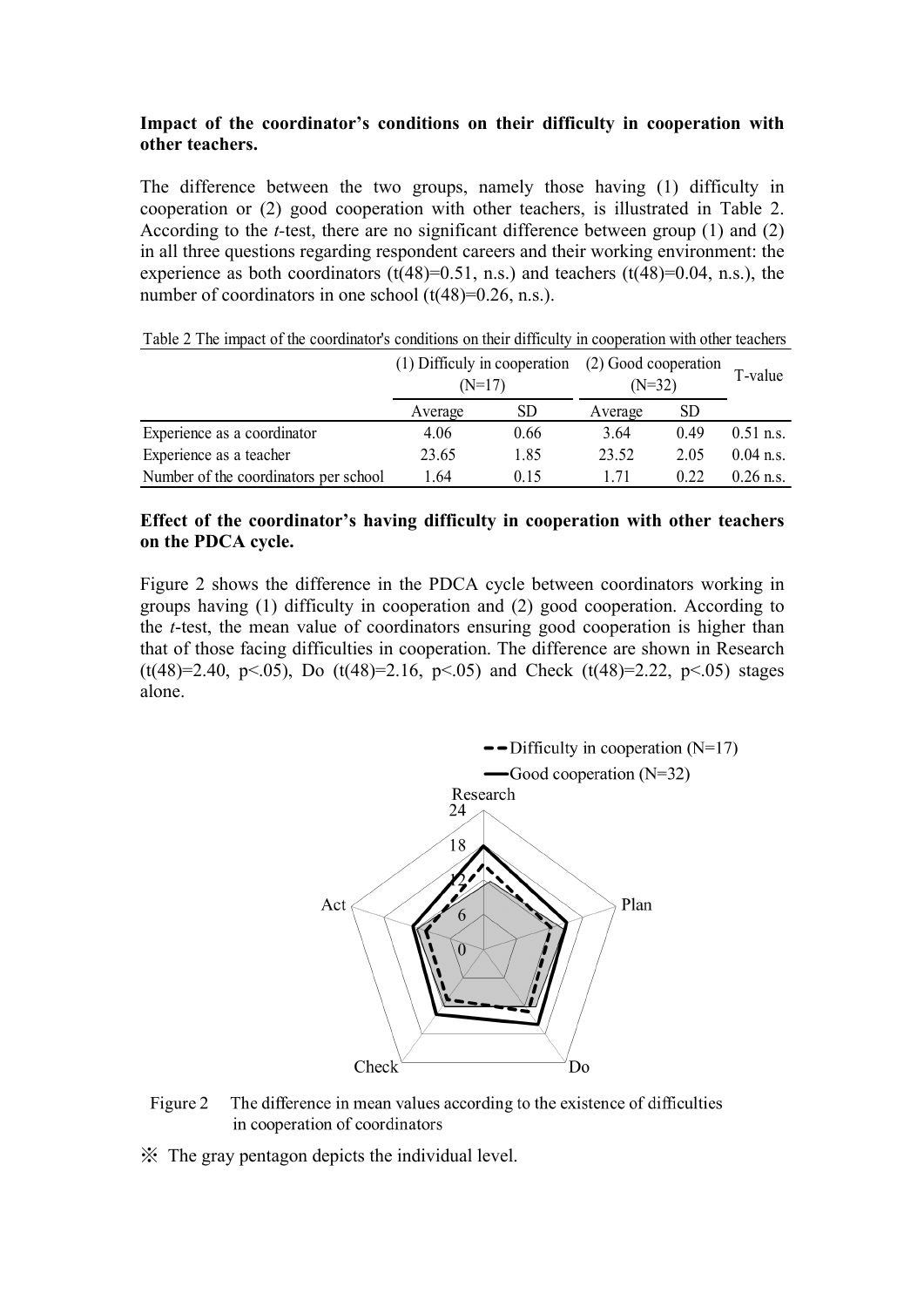### **Effect of the experience as a coordinator on the PDCA cycle.**

Figure 3 shows the difference between coordinators in groups having (3) within two years or (4) more than five years of experience as a coordinator, in addition to the more than 20 years of experience as a teacher. There is no difference between the mean value of the group (3) and (4) at any stages of the PDCA cycle.



Figure 3 The difference in mean values according to the experience of coordinators

※ The gray pentagon depicts the individual level.

# **Effects of the number of coordinators on the PDCA cycle.**

Figure 4 shows the difference of the PDCA cycle between coordinators working individually and as a team. The mean value of team coordinators is higher than that of individual coordinators. The difference are shown in Plan  $(t(48)=3.35, p<.05)$ , Do  $(t(48)=2.88, p<.05)$ , Check  $(t(48)=2.07, p<.05)$  stages alone.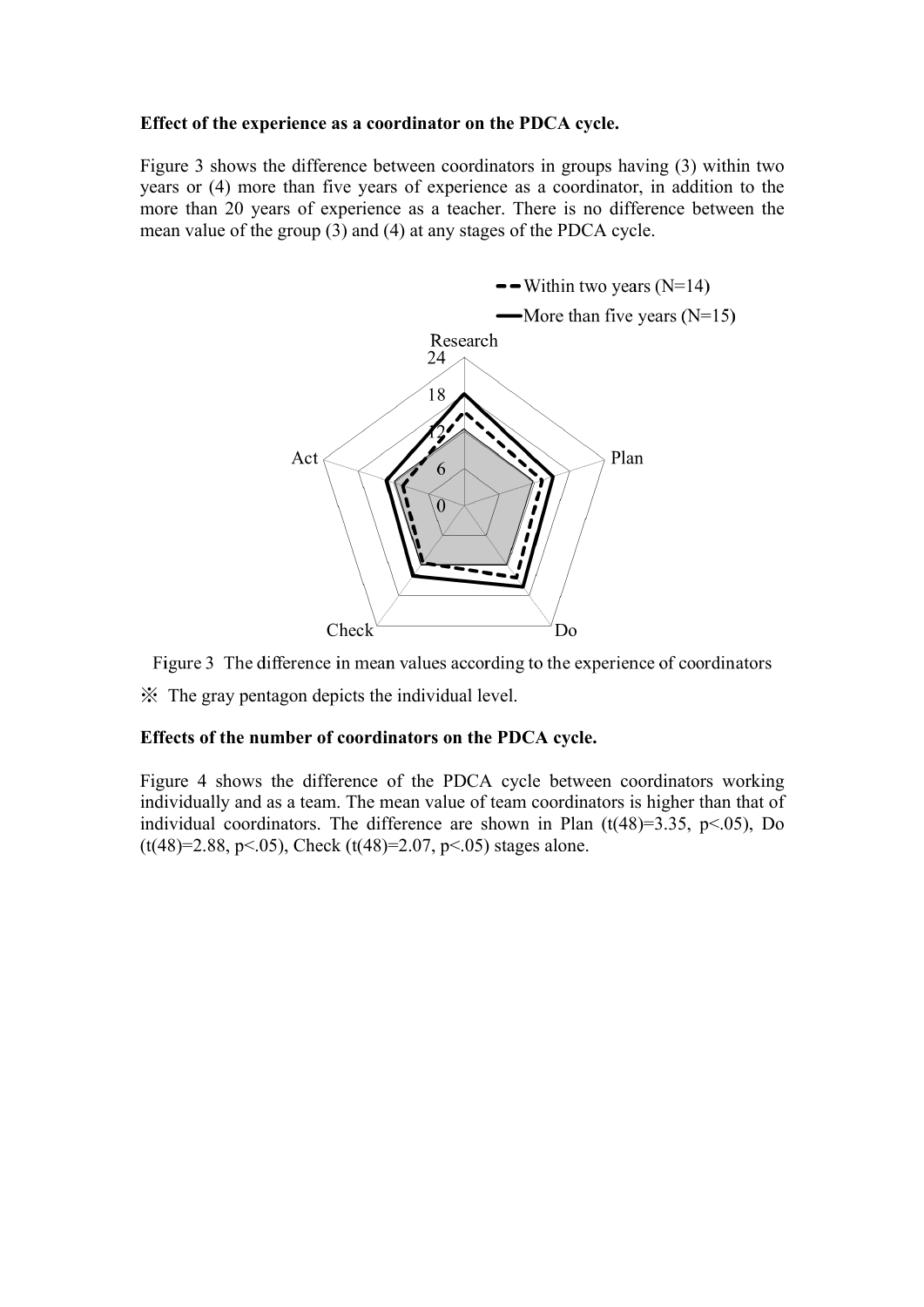

Figure 4 The difference in mean values according to the number of coordinators ※ The gray pentagon depicts the individual level.

### **Discussion**

Rather than the lack of experience or available coordinators, it is the absence of a systematic student support system that causes the difficulty in cooperation between coordinators and teachers. In other words, it is likely that if the student support system is working systematically, then the difficulty in cooperation between coordinators and teachers will be reduced. The results of this study indicate that coordinators feel that they are cooperating well when they share the information (Research) and work (Do), and check the result (Check) in organizational groups. Thus, it is important to set meetings where coordinators can share information with other teachers regularly. This conclusion validates Matsumoto's (2016) report that holding regular school committee meetings will enable student support systems to become more systematic

However, experience as a teacher and coordinator will not affect the systematic PDCA cycle of the student support system, nor will the coordinator's degree of experience. Miyaki and Kifune (2011) have shown that coordinators with less experience have more difficulty than those with ample experience. However, we did not observe this difference in our survey. Nonetheless, experience as a coordinator does not reduce the difficulty in cooperation with other teachers.

The results show that while being a team will not reduce coordinator's facing difficulty in cooperating with other teachers, it will improve the student support system by making it more systematic—especially in the Plan, Do, and Check stages. If the coordinator works individually, then they can just do when they want. If they work in a team, however, they must negotiate with one other and plan before they act. The coordinator team will spontaneously lead the student support system in a more systematic manner.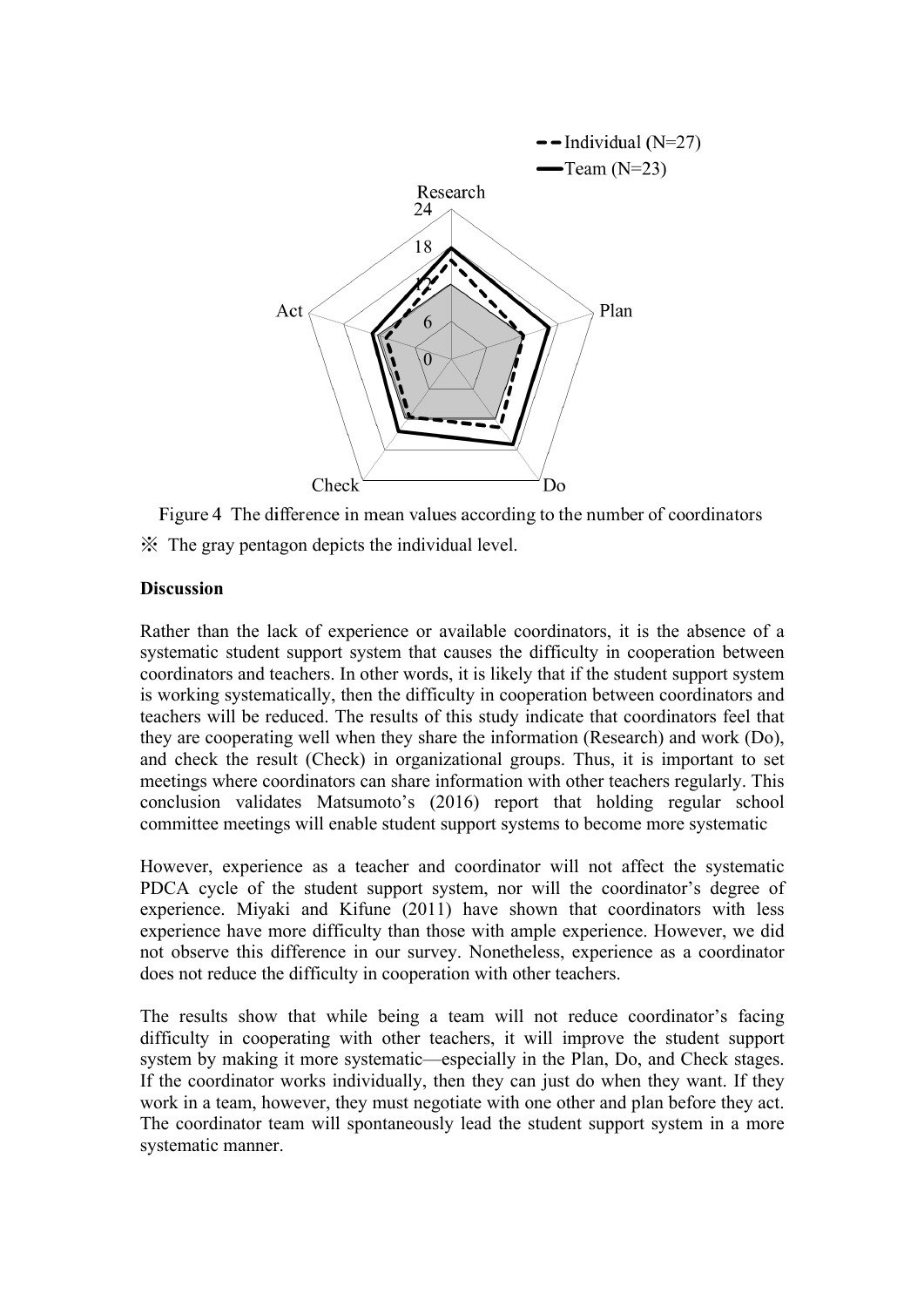We suggest that school principals appoint a minimum of two coordinators in their schools. The results revealed that holding a school committee meeting on a regular basis (Matsumoto, 2016) and having coordinators work in a team will promote the PDCA cycle of the student support systems, but that coordinator experience will not. This means that improving the organization is an effective means of making the student support system more systematic and reducing the difficulty that coordinators face. As such, we recommend that the school principal appoint more than two coordinators per school in addition to evidencing a basic policy for special needs education as one of the pillars of the school management plan.